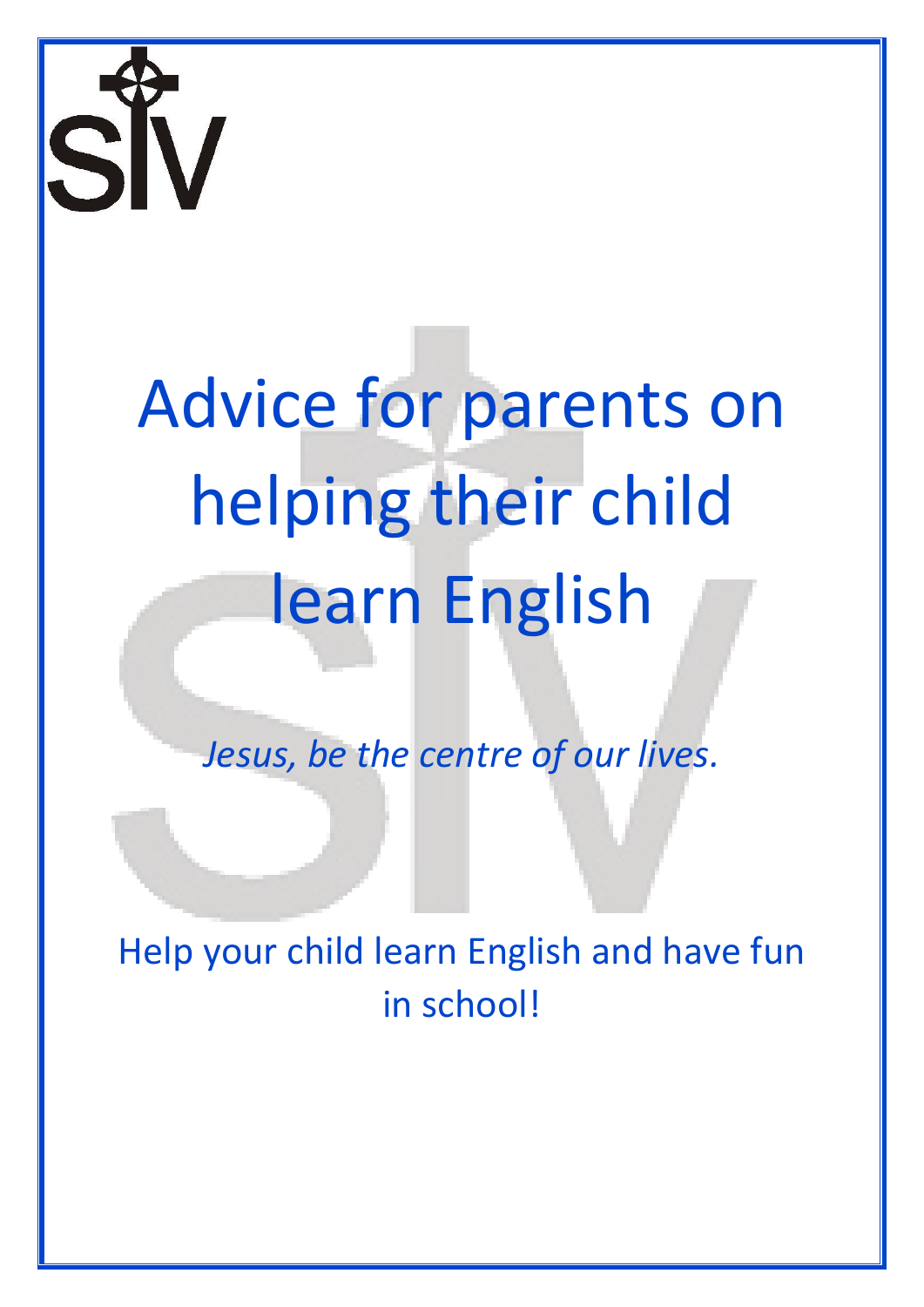

### Learning Together

*Your interest and Involvement in your child's learning are the best ways you can help!*

Language is best learned from a native speaker, encourage children to play with others who live nearby, or go to an after school club. Children can learn a lot by copying others.

Greet your child in English, encourage them to answer in short phrases.

Praise them highly whenever they use English either in response to you or voluntarily.

Watch TV with them and repeat rhymes and songs which will give them the confidence to join in all the activities.

Encourage them to find out about topics by researching the internet, using a library or talking to someone else.

Try to make learning fun as you and your child adapt to life in a new country.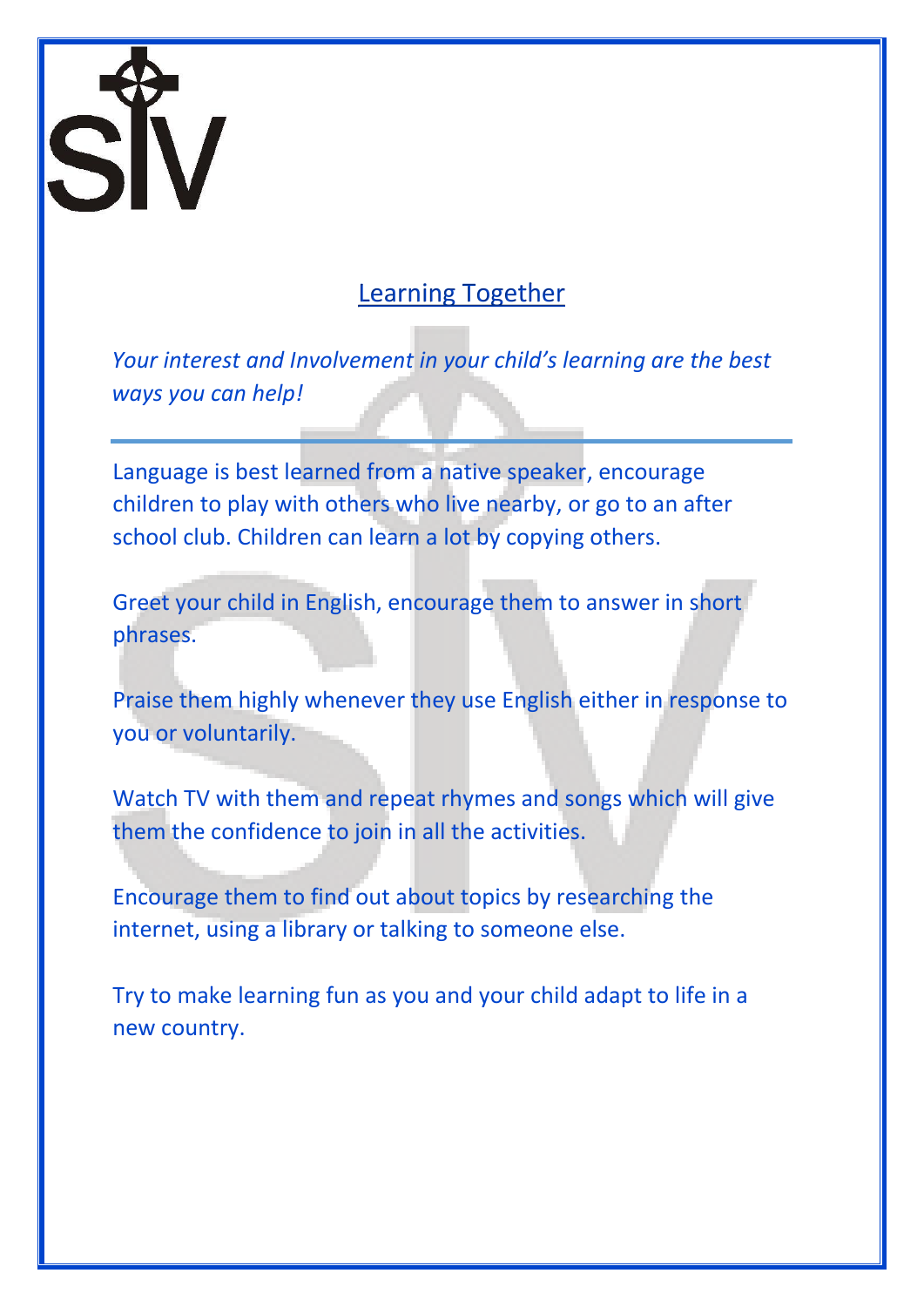

#### What is involved in learning a new language?

*Learning a new language is more complicated and takes longer than many people think. It is much more than learning correct grammar and vocabulary. At the beginning your child may:*

- Listen only and speak little, if at all.
- Often go through a 'silent phase', when learning a new langauge they may understand far more than they say.
- Use simple English when speaking with friends.
- Read and write words.
- Copy simple sentence patterns and read them.
- Write their own simple sentences and read them.

#### Should I continue to use our first language with my child?

Yes, there is a lot of research to suggest that the more highly developed a student's first language is, the more successful they will be in acquiring a second language. Continuing to use your first language as far as possible will be central to your child's communication, social and emotional development. Language links to your family, community and friends, this is vital for a young child's sense of self.